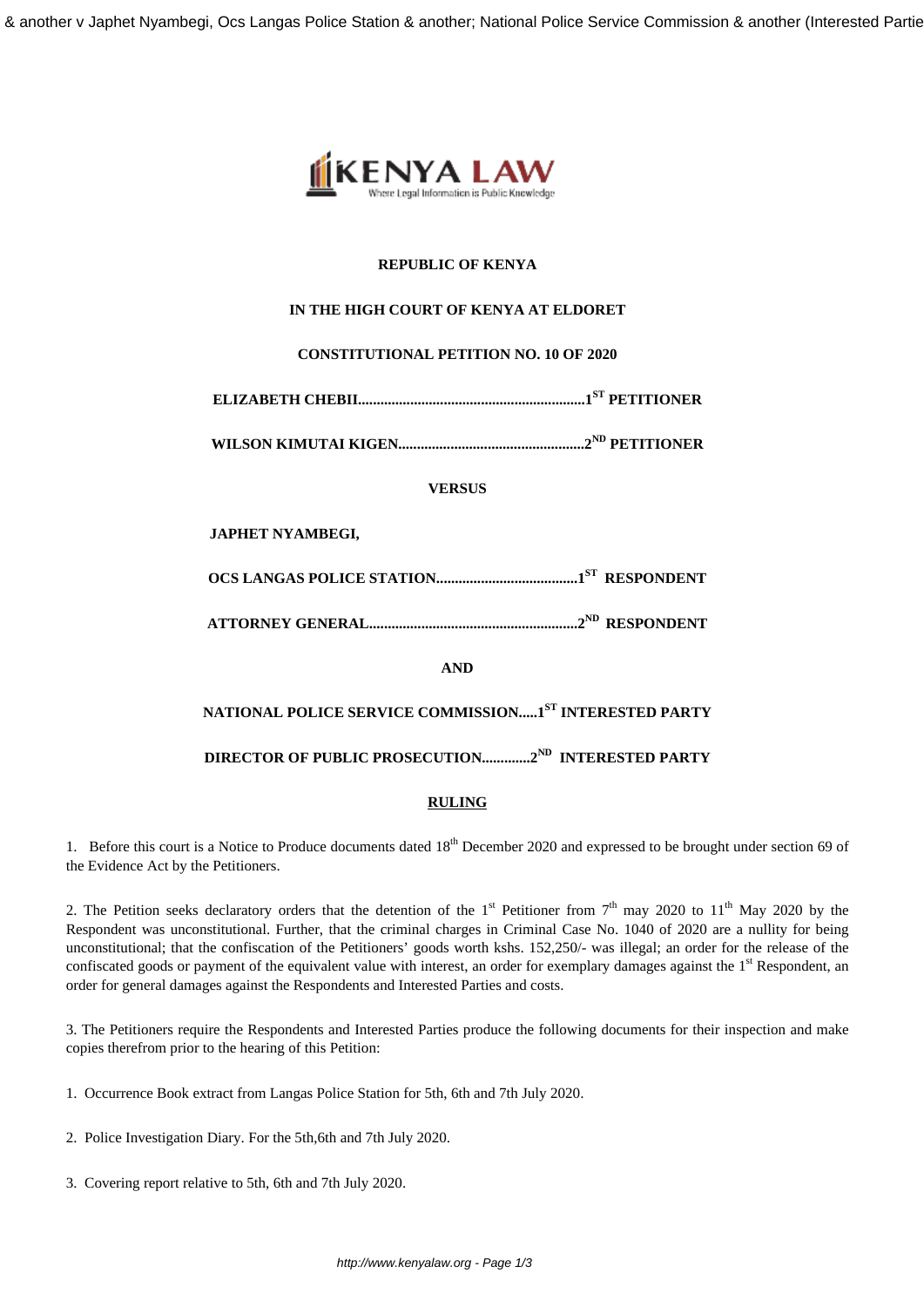4. Original handwritten inventory for the goods collected on the night of 5th July 2020**.** 

4. The Notice is opposed by the Respondents and Interested Parties vide a Grounds of Opposition dated  $10<sup>th</sup>$  May 2021 and filed on 19<sup>th</sup> October 2021 on the following grounds;

1. That the notice is incurably defective, incompetent, untenable, frivolous, scandalous, and vexatious and devoid of substance with unsupported conclusions and only tailored and stage-managed to unfairly and improperly hoodwink this court.

2. That the notice to produce is geared towards discovery and inspection of documents under no known procedure in law.

3. That the sole purpose of notice to produce documents under Section 69 of the Evidence Act is for trial purposes and not inspection and discovery as sought by the Petitioners.

4. That the Petitioners have not demonstrated to the honourable court any difficulty in accessing the documents serialized in the notice to produce as they are public documents.

5. That the Petitioners have not complied with the procedure enshrined in section 8 and 9 of Access to Information Act No. 31 of 2016 as regards access to the public documents.

5. The Interested Parties and the Respondents contend that it is an abuse of the court and pray the notice be dismissed with costs.

# **DETERMINATION**

6. Having considered the instant application and the rival submissions of the parties I have identified the issue for determination as whether the Respondents and Interested Parties should be compelled to comply with the Notice to produce.

7. Section 69 of the Evidence Act provides;

**Secondary evidence of the contents of the documents referred to in section 68 (1) (a) shall not be given unless the party proposing to give such secondary evidence has previously given to the party in whose possession or power the document is, or to his advocate, such notice to produce it as is required by law or such notice as the court considers reasonable in the circumstances of the case:** 

**Provided that such notice shall not be required in order to render secondary evidence admissible in any of the following cases–** 

- **(i) when the document to be proved is itself a notice;**
- **(ii) when from the nature of the case, the adverse party must know that he will be required to produce it;**
- **(iii) when it appears or is proved that the adverse party has obtained possession of the original by fraud or force;**
- **(iv) when the adverse party or his agent has the original in court;**
- **(v) when the adverse party or his agent has admitted the loss of the document;**
- **(vi) when the person in possession of the document is out of reach of, or not subject to, the process of the court;**
- 8. Section 68(a) of the Evidence Act provides;